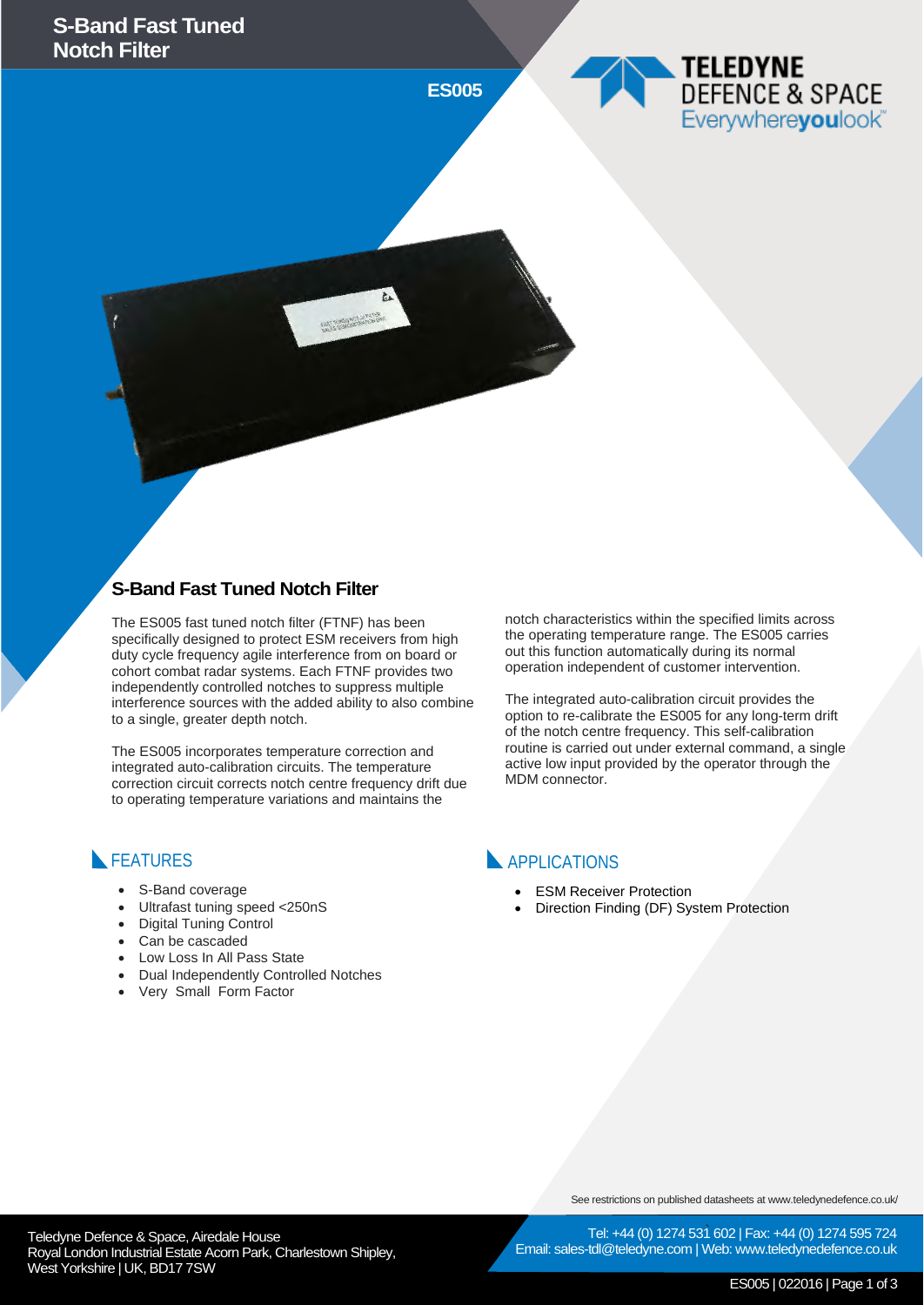## **SPECIFICATIONS**

| <b>All-Pass State</b>                        |                                                                                                                            |
|----------------------------------------------|----------------------------------------------------------------------------------------------------------------------------|
| Passband                                     | 2.0 to 4.8 GHz                                                                                                             |
| <b>Insertion Loss</b>                        | 2.5 dB max                                                                                                                 |
| <b>Insertion Loss Ripple</b>                 | $1.5$ dB max                                                                                                               |
| <b>Return Loss</b>                           | 10 dB min                                                                                                                  |
| Harmonics (0 dBm input)                      | -60 dBc max                                                                                                                |
| Input 3rd Order Intercept Point              | +25 dBm min                                                                                                                |
|                                              |                                                                                                                            |
| <b>Notch Operation</b>                       |                                                                                                                            |
| Number of IndependentlyTuned Notches         | $\overline{2}$                                                                                                             |
| <b>Tuning Range</b>                          | 2.8 to 3.7 GHz                                                                                                             |
| <b>Tuning Resolution</b>                     | 4 MHz                                                                                                                      |
| <b>Tuning Accuracy</b>                       | ± 2.0 MHz                                                                                                                  |
| -3dBc bandwidth                              | 200 MHz max                                                                                                                |
| $-25$ dBc bandwidth                          | 30 MHz min                                                                                                                 |
| Full range switching speed                   | 250 ns max                                                                                                                 |
|                                              |                                                                                                                            |
|                                              |                                                                                                                            |
| <b>Common</b>                                |                                                                                                                            |
| Operating power range                        | +10 dBm max                                                                                                                |
| Survival power range                         | +25 dBm max                                                                                                                |
| <b>Power Supplies</b>                        | $+5V$<br>@ 210mA max (normal operation)<br>@600mA max (auto-calibration)<br>@ 225mA max<br>$+15V$<br>$-12V$<br>@ 200mA max |
| <b>RF Connectors</b>                         | Hermetic, SMA Female                                                                                                       |
| Digital Control and Power Supplies Connector | Hermetic, 37-way MDM (Micro-D) with<br>receptacle pins                                                                     |
| Weight                                       | 950 grams max                                                                                                              |
| <b>Dimensions</b>                            | 258.5 x 76 x 30 mm                                                                                                         |

Teledyne Defence & Space, Airedale House **Construction and Construction Construction** Tel: +44 (0) 1274 531 Royal London Industrial Estate Acorn Park, Charlestown Shipley,

West Yorkshire | UK, BD17 7SW

See restrictions on published datasheets at www.teledynedefence.co.uk/